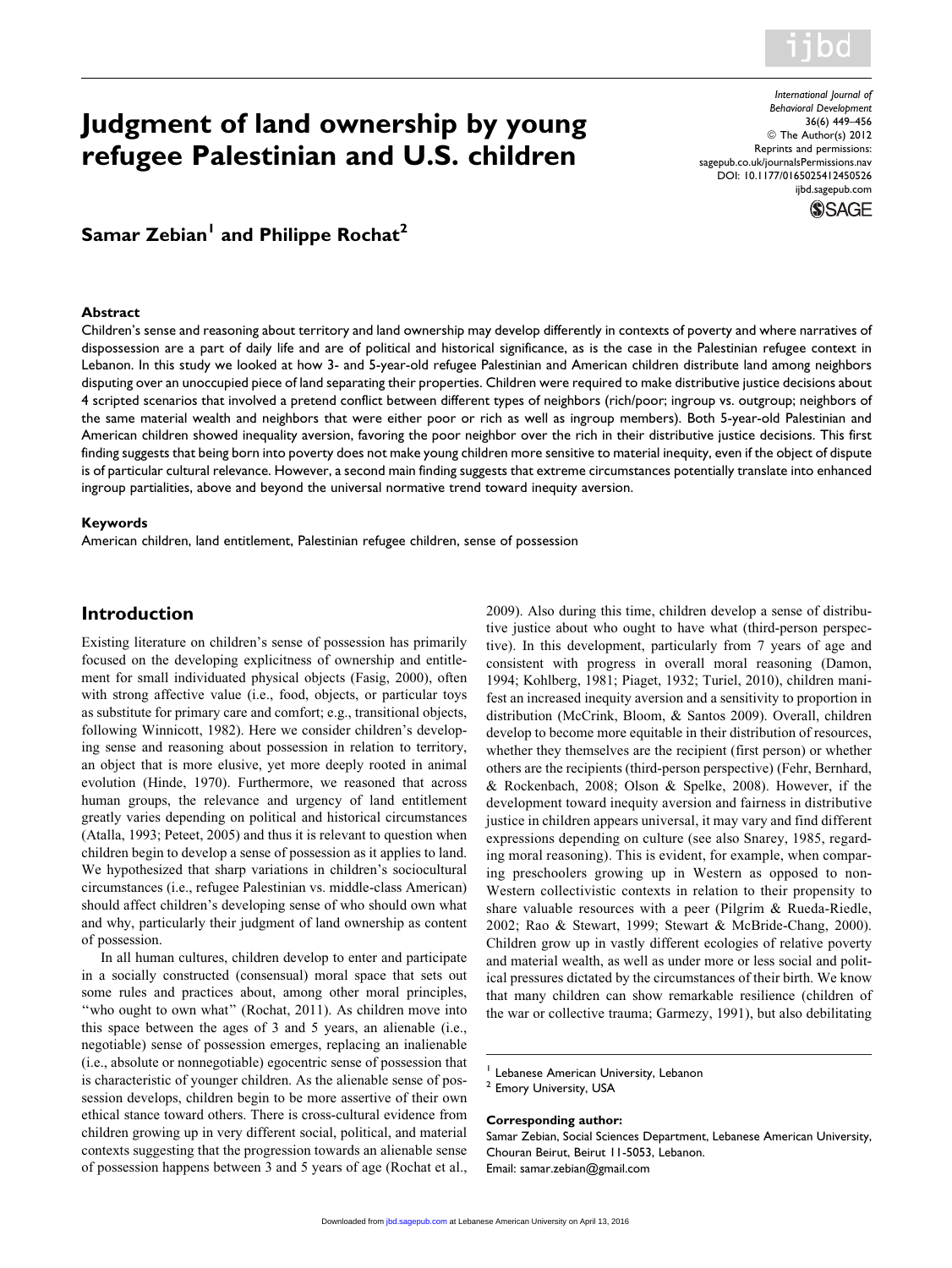susceptibilities (children of neglectful and abusive parents; Cicchetti & Toth, 1995). An enduring question is to what extent highly contrasted local circumstances affect what can be viewed as the natural course of psychological development.

In this study, we probed whether the high political and social pressures surrounding young Palestinian refugee children living in a densely populated and impoverished Lebanese camp, immersed in prolonged tensions (three generations) and political discourses that pertain to the lost ownership of their land, would promote different ways of reasoning about who should own land and why, compared to that of children growing up in much less contentious circumstances (Habashi, 2009; Peteet, 2005; Sayigh, 1993). For comparison, we therefore also tested same-age American middle-class preschoolers growing up in a politically more secure, stable, and materially protected environment. We probed the extent to which the sharply contrasted circumstances of these two groups of young children (3- and 5-year-olds) might affect the development of their early reasoning about possession (i.e., land ownership) and their general sense of distributive justice.

Looking at non-Western contexts showing some similarities to the context of the Palestinian children in our sample, there is some evidence that stressful political situation and impoverished living can shape older children's sense of distributive justice. El-Bedour, Baker, and Charlesworth (1997) compared the moral reasoning of 8- to 13-year-old Palestinian refugees living in the West Bank, Jewish Israelis, and Arab Bedouins living in Israel's Southern District. These groups differed with respect to their exposure to political violence and their level of poverty, with the West Bank group showing the highest exposure to political conflict and poverty while the Israeli group had the least exposure. El-Bedour et al. were concerned with how children in each of these cultures shifted their moral orientation from one focusing on caring or, more specifically, the tendency to take the perspective of others compared to an orientation focused on justice (rights and responsibilities). Moreover, these researchers looked at whether children's solutions involved mutual benefit to both parties or were unilateral or biased. These orientations were hypothesized to shift according to the type of dilemma presented to the child: a hypothetical realistic political dilemma that was allegorically related to the Arab–Israeli context, and a role-taking dilemma. The children in all three groups showed a caring orientation and the ability to take the perspective of each protagonist when reasoning about hypothetical dilemmas. However, when reasoning about more realistic political fables (which were allegorically related to their immediate context, i.e, the Arab–Israeli context) Bedouin and Palestinian children had a justice-based rather than caring orientation and they demonstrated less perspective taking. El-Bedour et al.'s (1997) study suggests that children's sense of distributive justice may not have the same developmental trajectory in different cultural and resource contexts; these differences were observed in children as young as 8 years.

To our knowledge, Wainryb's (1995) is the only other empirical study comparing samples of Arab and non-Arab children. In this study, Wainryb used four nonpolitical scenarios to examine how 8- to 16-year-old  $Druze<sup>1</sup>$  and Israeli children prioritized different solutions to conflicts. The question of interest was how children selected among combinations of the following solution types: (a) justice-based solutions, which involved thinking about distributive justice and impartiality; (b) obedience to authority solutions, which involved obeying parental wishes or advice; (c) personal choice solutions, which involved prioritizing one's personal preferences

for activities or projects; (d) interpersonal responsibility solutions emphasized the responsibilities which come with social roles. As with the El-Bedour et al. (1997) study, Wainryb found both cultural similarities and differences. Both groups and all age cohorts prioritized justice-based solutions when the alternative was a personal choice solution, or when the alternative involved interpersonal responsibility. Group differences and intragroup variability were also observed. Druze children, in contrast to Israeli children, emphasized obedience over personal choice solutions to conflict. However, despite this finding, there was also a similar developmental trajectory across cultures. As children in both groups got older, personal choice solutions were prioritized over obedience and interpersonal responsibility solutions. The combination of universal and cultural-specific moral judgments suggests that older children in very different sociopolitical and material contexts seem to have some common developmental trajectories, while at the same time specific cultural (and subcultural) beliefs and worldviews can affect what considerations are prioritized and how complex problems can become imbued with particular cultural meanings. Similar findings are reported for older children from different cultural contexts living in political violence (Ardila-Rey, Killen, & Brenick, 2009; Boyden, 2003; Ferguson & Cairns, 1996). We know of no studies that included preschoolaged children (3–5 years), the age at which children crucially develop a sense of possessions that become alienable (Rochat, 2011).

In the present study, we therefore examined whether 3–5-yearold preschoolers living in a context of political unrest and poverty display a different sense of distributive justice compared to middleclass Western children growing up in significantly safer and materially stable circumstances.

To our knowledge, no research exists on children's developing sense of distributive justice as it specifically relates to land. Therefore the current study is driven and informed by previous crosscultural findings on children's developing sense of fairness and distributive justice for individuated, ''detachable and transportable" objects with inherent value to the child (Faigenbaum, 2005). Although not detachable and transportable like other individuated objects of possession, land as a possession can be clearly delineated and identified to children, with borders and other physical characteristics that were carefully highlighted in our experiments and the distributive justice questionnaire we used to test children that implied the detection of such physical delineation cues, in some conditions (i.e., ''river condition'') even with such cues naturally delineating two equal parts (see Method section). Assuming a careful presentation and framing of questions to the child, acknowledging the fact that it is probably a more intangible and abstract object of possession (e.g., because of its size and nontransportability), we considered land as equivalent to any other individuated objects of potential possession. We assumed that young children from age 3 could understand land, like any other detachable object, as an object of possession. From at least 3 years, children are explicit about ''my doll,'' ''my car,'' ''my room'' as identifiable objects of possession. In language development, for example, the use of possessives emerges already by the second year as statements of ownership, not just as requests to obtain this or that object (Tomasello, 1998).

In general, two intuitions served as the groundwork for our hypotheses. First, we hypothesized, based on previous crosscultural research showing a universal shift to an alienable sense of possession, that 3-year-old compared to 5-year-old children, even those that live in radically different material and social contexts, would reason differently and make different judgments about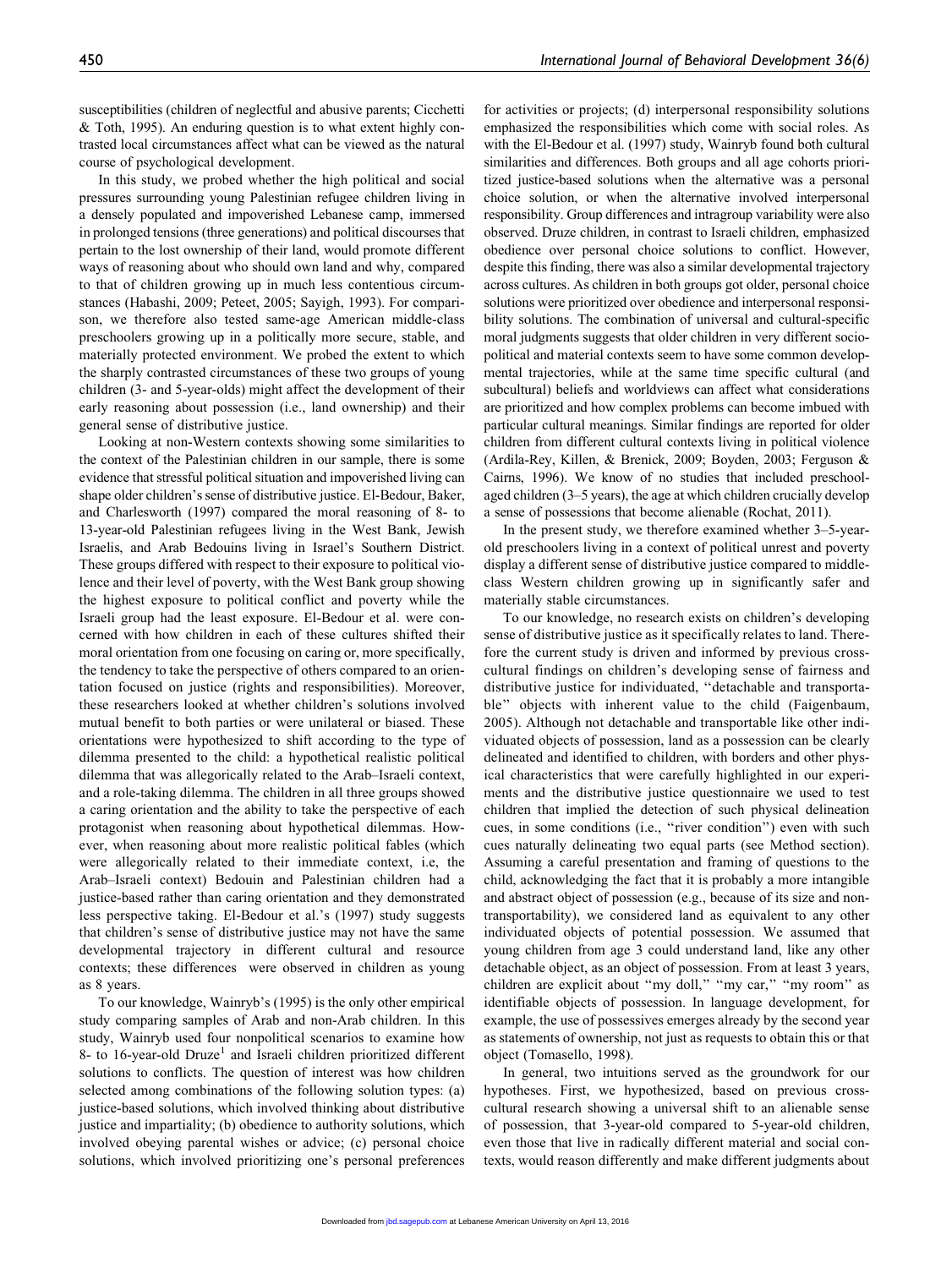land ownership. As a general age-related development, we expected that both Palestinian and American 5-year-olds would tend to be more egalitarian and display more signs of inequity aversion compared to their 3-year-old peers. However, we also expected differences linked to the contrasted circumstances of these two groups of children.

Given that the Palestinian children live in poverty and attend a school that has as a central part of its curriculum the reminder of the 1948 Nakba<sup>2</sup>—in which millions of Palestinians were forced from their homes and land (a historical fact that is part of daily public life and the Palestinian consciousness)—with reminders adorning many walls and corners of the camp, commemorated at the preschool for a month each year, we predicted that both poverty and ingroup member status would be particularly salient factors in these children's sense of distributive justice when compared to North American middle-class children.

For our second hypothesis, we predicted that Palestinian children would show more parochialism (ingroup favoritism) and in general more sensitivity to the poverty status of the protagonists in third-party land ownership distribution. Note that an abundant literature exists pointing to the fact that children as young as 3 years have an awareness of the group they belong to and their relative socioeconomic status. From 3 years of age, children display ingroup versus outgroup identification, preference, and favoritism based on ethnicity, gender, accent, or team affiliation (e.g., Bigler, Brown, & Markell, 2001; Killen & Rutland, 2011; Nesdale & Flesser, 2001; see also Brenick et al., 2010, for further evidence of early intergroup moral reasoning by Arab children of various ethnic and political extractions).

To test these two hypotheses we probed Palestinian and American children in games involving puppet protagonists depicted as fighting over a piece of land. Children were probed in relation to five scenarios, each about a land dispute between two neighbors that vary in their wealth status, their physical appearance, or their national ''totemic'' affiliation that either did or did not correspond to the child's own cultural affiliation (a puppet wrapped in either a Palestinian scarf or an American flag).

In summary, the goal of the study was to assess the extent to which the development of fairness in distributive justice is relatively immune, or on the contrary depends on the particular sociocultural circumstances of the young child. With this question in mind, we compared children that are surrounded or not surrounded by contentious issues regarding who should own what, in particular a piece of land. The question of interest is to what extent the more or less stressful sociocultural circumstances of young children impact on the development of their sense of fairness, with (a) more or less bias toward ingroup favoritism (parochialism), (b) more or less sensitivity to the hardship of others, and (c) differential reasoning and judgment about the right to own.

## Method

#### **Participants**

Palestinian sample. We tested 42 Palestinian children living in Burj El-Barajneh, a Palestinian refugee camp in the southern suburbs of Beirut, Lebanon. Twenty of these children were between 36 and 47 months of age, herein referred to as the 3-year-old group. Eleven of these children were females. The other 22 children were between 56 and 78 months of age, herein referred to as the 5-yearold group. Ten of the 5-year-olds were females.



Figure 1. Aerial view of Burj El-Barajneh today

Palestinian context. Burj El-Barajneh refugee camp was established in 1949 following the mass forced exodus of Palestinians from the newly formed state of Israel, most of whom fled from Galilee which is now northern Israel. Since its establishment, Burj El-Barajneh has been subject to several tragic events (Lebanese Civil War; the War of the Camps; 1982–1985 Israeli bombardment of the camp; 1986–1987 siege by Amal, a previous political ally and the air bombardment; and bombardment by Israelis in 2006) which have resulted in displacement and contributed to increased poverty and the deterioration of living conditions, resulting in substandard living conditions.

Today there are at least 16,000 registered residents in the camp, yielding a minimum population density of 50–55 persons/square meter. The original land allocated to the camp has not been extended since its establishment and thus camp residents have been forced to build upwards without safe foundational structures. Unsafe electricity circuits and water supply also continue to compromise health (see Figure 1). According to United Nations Relief and Works Agency (UNRWA) reports, all 12 official refugee camps in Lebanon suffer from serious problems of poverty, overcrowding, unemployment, poor housing conditions, and unsafe infrastructure (UNRWA, 2011; see also Chaaban et al., 2010). Of all UNRWA fields in the Middle East, Lebanon has the highest percentage of Palestinian refugees living in high poverty and registered with the Agency's social safety net program, which provides food aid and cash subsidies. The problem of poverty is exacerbated because camp residents, considered foreigners in Lebanon, are legally prohibited from working in more than 60 professions and trades. They also have very limited or no access to public health and social services and educational facilities.

The children in this sample lived in Burj El-Barajneh camp and attended a camp-run preschool which was minimally subsided by the UNRWA. The school was founded and is currently administered by a group of camp residents that have a Palestinian nationalistic orientation. Currently, the preschool has an enrolment of approximately 200 students, the majority of whom are Palestinian refugees. A diverse minority of non-Palestinian students whose families are seeking affordable schooling attend the school. However, these children were not included in the research sample.

U.S. sample. We tested a total of 47 U.S. children, 22 ranging in age from 37 to 47 months (3-year-olds, 14 females) and 25 ranging in age from 56 to 80 months (5-year-olds, 11 females).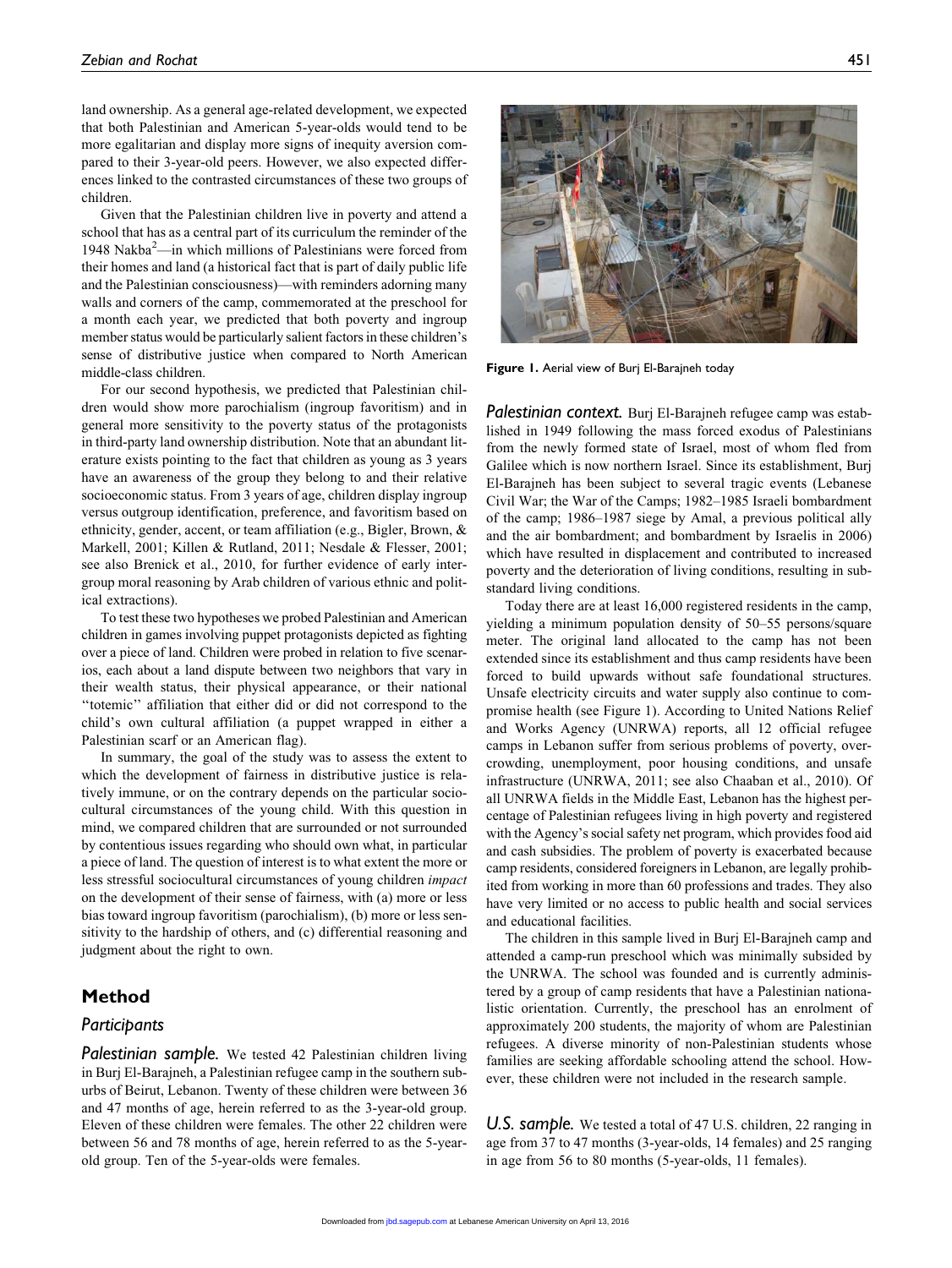U.S. context. The U.S. children were from well-off, middle to upper middle class intact and employed families living in green and affluent suburban neighborhoods of Greater Atlanta, Georgia, representative of the ethnic diversity of the area (approximately 15% African American and 10% Asian and Latino, 75% Euro– American children). For testing, children were brought by one of their parents to a university-sponsored child development laboratory, on a voluntary basis, and in exchange of a small gift and a follow-up debriefing to the parent regarding the research and its purpose.

### Procedure

Two dolls and a three-dimensional scene with two plots of land, each with one identical house and two small puppets, were used as props to narrate five stories about two neighbors (the puppets) that lived happily alongside one another but fell into dispute because each of them wanted to build on the empty plot that separated their properties.

There were five scenario scripts corresponding to the five conditions of the experiment (see Appendix for the detailed scenario scripts). All scripts were told by an adult female experimenter who was fluent in the child's native language. As a general structure, in all conditions the scripts ended with a dispute over the empty plot desired for exclusive appropriation by both puppet neighbors. Following each script, the child was asked three follow-up questions regarding the contentious piece of land:

- 1. ''Whose land is it?''
- 2. ''Who should have the land?''
- 3. ''Can you put the doll that owns the land on the land?''

The five experimental conditions varied as follows:

- 1. Neutral (Condition 1): The dolls are identical, sitting and living on identical lands.
- 2. Stigma (Condition 2): The dolls are identical but one of them is totally covered with solid white paint. Both are sitting and living on identical plots of land.
- 3. Rich/poor (Condition 3): The dolls are identical but one labeled as rich, sitting on a larger plot of land, the other doll labeled as poor, sitting on a smaller plot of land. Children were asked to compare the plots of lands owned by each doll to ensure they understood that the rich doll had more land than the poor doll.
- 4. Rich ingroup (Condition 4): The dolls are identical sitting on unequal lands as in Condition 3, one covered by either a Palestinian scarf (ingroup totemic symbol for the Palestinian children) or an American flag (ingroup totemic symbol for the U.S. children). The script scenario of Condition 4 was determined by the child's response on the always immediately preceding Rich/Poor Condition 3. If the child chose in Condition 3 the poor doll as the legitimate owner of the disputed land, then the rich doll was draped with the ingroup totemic symbol. If the child chose in Condition 3 the rich doll as the legitimate owner of the disputed land, then the poor doll was draped with the ingroup totemic symbol. The goal was to assess the impact and influence of ingroup affiliation as weight on the child's determination of ownership.
- 5. Ingroup–outgroup (Condition 5): The dolls are identical, sitting on equal lands, one covered with the child's ingroup

totemic symbol (Palestinian scarf or U.S. flag depending on the two groups of children).

The order of the five conditions was partially randomized. The neutral condition was always administered first as a pretest control and the rich/poor and rich ingroup conditions were paired such that the rich/poor condition was the first of the pair to be presented. Pairing Conditions 3 and 4 allowed us to test whether children's stance towards the poor is affected by ingroup parochialism. The order of presentation of the stigma condition and the ingroup–outgroup condition were randomized.

For all children, each of the five conditions were repeated in succession with the additional prop of a river running through the empty plot disputed by the two neighbors. Half of the scenarios included the river prop which served as a visual cue splitting the contentious land in two equal parts. The rationale for this "river" variation was to capture the impact of surface (obvious) perceptual cues (as opposed to deeper, nonobvious moral reasoning and sensitivity) in influencing children to resolve the land dispute. In the "river" condition, we recorded the extent to which children were enticed to split the disputed plot along such a perceived natural feature. Each time, the experimenter drew the child's attention and depicted the river without any further comments.

All sessions were video recorded (approximately 30 minutes per child) for later analysis and reliability testing between independent coders (see the Results section). Palestinian children were tested by one of their preschool teachers in a separate quiet room, with an assistant recording children's live responses on a preestablished coding sheet while also checking on the video recording an overhead view of the child, the display, and the experimenter. U.S. children were tested in similar conditions at a university Child Development Laboratory. The video recordings were subsequently used to establish interrater reliability on 10 randomly selected protocols from Lebanon and the USA. In all cases, Cohen's kappas were .8 and above.

The Palestinian children were tested during the months of December, January, February, and March; significantly, data was collected before the yearly Nakba commemoration, which is typically prepared for in April and commemorated in May. The U.S. children were tested between the months of January and June.

#### **Measurements**

As the dependent variable, and to assess the degree of certitude of each child in his/her responses, we calculated a confidence score based on the children's responses to the three questions following each script condition: (a) ''Whose plot of land is it?''; (b) ''Who should have the plot of land?"; (c) "Can you put the doll that owns the plot of land on it?'' The confidence score was meant to provide a more sensitive measure than an all-or-nothing assessment of the children's decision choice. Children received a score of 1 each time they took what was considered a priori a ''right stance,'' either an "egalitarian" or "ethical" stance. This stance varied depending on the condition. In the stigma condition, the putative ''ethical'' stance was viewed as a choice toward favoring the whited-out, possibly perceived as the ''stigmatized,'' (outcast) doll. The stigma condition was construed as another control in addition to the neutral condition. It displayed an obvious surface characteristic contrast between the dolls but with no obvious moral value attached to it, unlike the ingroup–outgroup or the rich/poor condition that emphasized either the value of social belongingness or the relative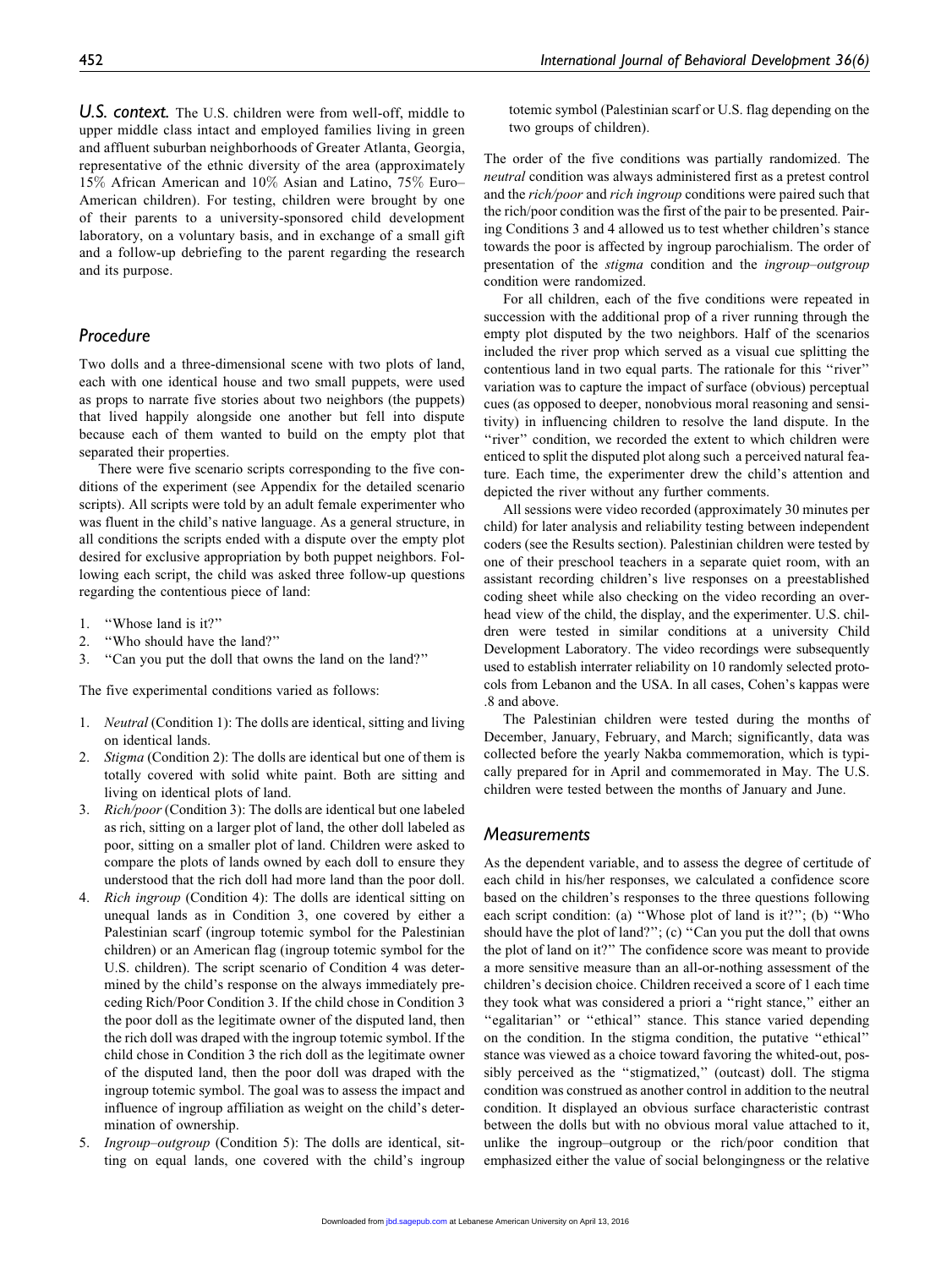Table 1. The number of children who continued to support the poor in Condition 5 compared to the number that switched to support their ingroup

|                                                          | Palestinian |           | American    |                |
|----------------------------------------------------------|-------------|-----------|-------------|----------------|
|                                                          | $3-4$ years | 5-6 years | $3-4$ years | 5–6 years      |
| Steadfast support for the poor                           | 8           | 8         |             | $\overline{2}$ |
| from entire sample                                       | 38%         | 36.3%     | 13.6%       | 48%            |
| from those who chose the poor                            | 66.6%       | 47.0%     | 30%         | 75%            |
| Switched from supporting the poor                        | 4           | 9         |             | 4              |
| to supporting the rich ingroup                           |             |           |             |                |
| from entire sample                                       | 19%         | 40.9%     | 31.8%       | 16%            |
| from those who chose poor                                | 33.3%       | 52.9%     | 70%         | 25%            |
| The number of children who chose the poor in Condition 3 | 12          | 17        | 10          | 16             |

endowment of the dolls. Sensitivity to social majority and conformity are indeed already evident in the preschool years, somehow independent of any moral or equity concerns (e.g., Haun & Tomasello, 2011).

In the rich/poor condition, the ''ethical'' stance was viewed as a choice toward favoring the poor doll. In the rich ingroup condition, the ethical stance involved favoring the poor doll despite its outgroup status. In the final ingroup–outgroup condition, the ''ethical or putative'' stance was viewed as a choice toward favoring the ingroup doll. For the neutral condition, selecting the doll on the right side from the child's point of view was arbitrarily designated as the "right" or "ethical" stance.

For each of the three questions, children received a 1 if they made the "right" decision, a 0 if they did not make the "right" decision and a score of .5 if they were undecided or if they said both neighbors should get the land. The child's confidence score, within a condition, was calculated by adding the scores for each of the three questions, dividing this sum by 3 to obtain a consistency or confidence score that ranged from 0 to 1.0. For each child in each condition, the possible confidence score was thus the following: 0 (three decisions without a "right" stance), .17, .5, .67, .83, and 1 (three ''right'' stance decisions). Overall, the confidence score expressed the degree of certitude of the child in his or her decision to attribute the disputed land to either one of the protagonists.

From the obtained confidence score, we also established a dichotomous certainty score for each child in each condition: Children who had a confidence score of .67 and above received a score of 1, while confidence scores below .67 received a confidence score of 0.

#### Results

An all-inclusive mixed-design analysis of variance (ANOVA) was conducted based on the confidence  $\text{scores}^3$  of children across age, cultural context, and gender (between-subjects variable), as well as river condition or the presence or absence of an extrinsic land-dividing cue (within-subjects variable). This analysis was first performed in relation to four of the five experimental conditions (neutral, stigma, rich/poor, and ingroup–outgroup). The rich ingroup condition was analyzed separately as the results from this condition were dependent on those obtained in the rich/poor condition (see Method section). For the latter comparison a nonparametric (chi-square) test was used.

The ANOVA yielded a significant main effect of condition,  $F(3, 1)$  $(69) = 4.2, p < .008, \eta^2 = .15, power = .840$ . Simple effect analyses (paired  $t$  tests) revealed significant differences between the *neutral*  condition and two of the three other conditions: rich/poor and ingroup–outgroup, respectively  $t(86) = -3.6$ ,  $p < .001$  and  $t(86)$  $= -2.4, p < 0.01$ . No significant differences were found between the neutral and the stigma conditions. No significant main effects were found regarding gender, river, or the cultural context as potential factors.

The mixed ANOVA yielded only a significant Condition  $\times$  Age interaction,  $F(3, 69) = 2.6$ ,  $p = .05$  ( $\eta^2 = .10$ , power = .630). No other significant interactions were found. Cultural context did not interact with any of our variables (age, condition, gender, or river). Two independent  $t$  tests with adjusted  $p$  values (.0125) showed that 5-year-olds had significantly higher confidence scores compared to the 3-year-olds in the rich/poor condition (siding with the poor,  $t[73] = -3.5, p < .001$ , equality of variance was not assumed). Furthermore, 5-year-olds were not significantly more confident in their stance towards the ingroup in the ingroup-outgroup condition. The overall Age  $\times$  Condition interaction thus appears to be driven by significant age differences in the rich/poor condition only. Interestingly, and given the paired  $t$  test results above, preference for the ingroup did not vary with age and seemed to be already present in 3-year-olds in both American and Palestinian children.

In further analyses, we looked more closely at the children who had high confidence in their ethical stance towards the poor in the rich/poor condition and whether their choice changed in the rich ingroup condition. Recall that in this condition we were interested in whether those that choose the poor in the rich/poor condition would switch to choosing a rich member of their ingroup or continue with their moral stance towards the poor (out-group) neighbor. As described in the Methods section, we used the dichotomous certainty score (1 or 0) as the dependent variable. Two chisquare analyses, one for the Palestinian and one for the American group, tested whether age affected their decisions to award the land to the poor or to switch and side with their ingroup. The Pearson chi-square statistics for the Palestinian group was not significant  $(\chi^2 = 1.09, p > .05)$ , but significant for the U.S. group  $(\chi^2 = 5.1,$  $p < .05$ ). Considering the number of children per cell in the U.S. group (see Table 1), only the 5-year-olds were steadfast in their stance towards the poor even though they had the option of siding with a rich ingroup member. The younger U.S. cohort of 3-yearolds tended to lose confidence in their choice for the poor when there was ingroup interference. No such evidence exists with 3 year-old Palestinians. In comparison to 5-year-old U.S. children, more Palestinian 5-year-olds lost confidence in their stance towards the poor; 47% of Palestinian 5-year-olds shifted their ethical stance to their ingroup, whereas only 25% of the U.S. children made the same shift.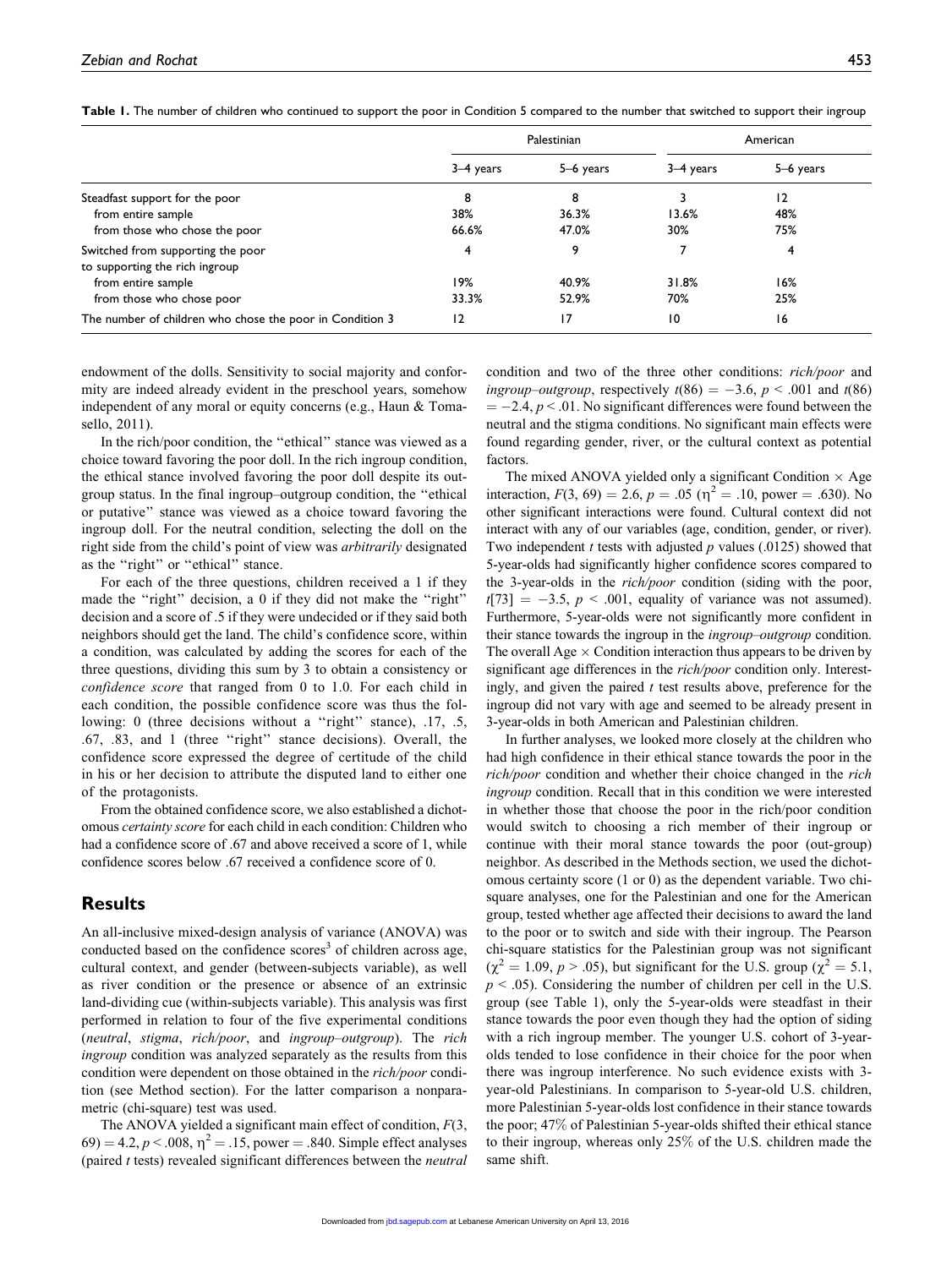## **Discussion**

Developmental research documents that an explicit sense of ownership is evident from the second birthday (Rochat, 2011), and that the sharing of possessions and distributive justice of ownership develops toward a marked inequity aversion from approximately 5 years of age (Fehr et al., 2008; Olson & Spelke, 2008). In this study we asked whether the development of the sense of ownership is more or less dependent on the context and circumstances of the child as well as the content of ownership, in particular its relative relevance in the child's life and developmental niche. For this, we investigated the sense of land ownership of refugee Palestinian children growing up in a tense sociocultural environment that stresses the loss of their homeland. We compared these children to same-age middle-class North American children growing up in material abundance and overall, a markedly more stress-free, more welcoming, and peaceful environment with no immediate contentions regarding where one belongs and what belongs to whom. We probed and compared these two groups of children in relation to their reasoning and distributive justice decisions in the context of a pretend conflict between two identical puppets fighting over a contentious piece of land. In control conditions (neutral and stigma), the protagonists where either identical or arbitrarily covered with a different coat of paint. In three experimental conditions, the puppets were identified as either rich, poor, ingroup, or outgroup members (wearing either a Palestinian scarf or an American flag). Furthermore, in the last condition, we probed the extent to which ingroup factors might override children's propensity to distribute preferably to the poor rather than the rich doll, that is, their putative expression of an inequity aversion. As a general working hypothesis, we expected that compared to U.S. middle class children, Palestinian children would show more parochialism (ingroup favoritism) and would demonstrate an enhanced sensitivity to the poverty status of the protagonist in third-party land ownership distribution. Our results partially support our hypothesis, confirming an enhanced parochialism in Palestinian children, but no evidence of greater inequity aversion compared to U.S. children.

Remarkably, both groups of children demonstrate the same development toward favoring the poor over the rich doll in their land distribution, not influenced by any obvious perceptual cues splitting the land naturally in two equal parts (i.e., river condition). Palestinian and U.S. children showed an identical age trend in the rich/poor condition only, equally showing greater tendency and confidence between 3 and 5 years of age in their attribution of the land to the poor. This finding confirms our first general age-related development hypothesis and reinforces the idea that the development of inequity aversion is relatively immune to particular contexts, deeply rooted in the development of all children regardless of their highly contrasted circumstances. Analyses yielded only one significant Age  $\times$  Condition interaction that rests on the age effect found only in the rich/poor condition for both Palestinian and U.S. children. Thus, our results would suggest that to be born poor does not make one more sensitive (at least early on in life) to material inequity, even if the object of dispute is of particular relevance within the child developmental and cultural niche (i.e., land). Inequity aversion and justice distribution based on the relative endowment appear to be a universal developmental outcome that would be immune to highly contrasted socioeconomic circumstances surrounding the child. Confirming what was already reported in a previous research (Rochat et al., 2009), the magnitude of children's inclination to be fair and equitable can vary across sociocultural and economic contexts as well as social classes, but their general development toward more equitable sharing appears universal.

Based on our data, what is significantly different between Palestinian and U.S. children is their relative allegiance to their ingroup. When favoritism towards the poor conflicts with ingroup favoritism, 5-year-old Palestinian children tend to be significantly more prone to being swayed away by ingroup allegiance. They tend to favor more the ingroup protagonist even if it is rich, thus overriding the universal propensity toward an aversion of material inequity. U.S. children show a trend that is significantly different. They persist in their siding with the poor, unswayed even if the rich is portrayed as an ingroup. This could mean two different things. On the one hand, the straightforward interpretation of this finding is that the impact of Palestinian children's extreme sociocultural circumstances translates into enhanced parochialism and ingroup favoritism. Another possibility is that Palestinian children see their ingroup as essentially poor, and therefore continue to express inequity aversion under the appearance of parochialism. Both possibilities are confounding and more research is needed to further untangle these two trends in Palestinian children. Interestingly, however, enhanced ingroup favoritism is marked only for 5-year-olds compared to 3-year-olds in the Palestinian group. The reverse is true for the U.S. group of children: more ingroup favoritism in 3-year-olds compared to 5-year-olds, significantly more inequity aversion and less swaying toward ingroup favoritism in 5-year-olds compared to 3-year-olds (see Table 1). It thus appears that if indeed the socioeconomic circumstances of Palestinian children form a potent factor for enhanced parochialism (i.e., enhanced ingroup favoritism and allegiance), such factor would begin to play a role in children's distributive justice only by 5 years of age and not earlier. Once again, more research is needed to probe further what appears to be a different developmental trajectory regarding the sense of ownership and distributive justice in reference to land by Palestinian children. All in all, our results point to the possibility that such extreme circumstances potentially translate into enhanced ingroup partialities, above and beyond the universal normative trend toward inequity aversion depicted in recent literature on the development of distributive justice (Fehr et al., 2008; Rochat et al., 2009).

In conclusion, we interpret our results as showing that extreme circumstances and relevance of content (i.e., land ownership) can affect the expression of inequity aversion in distributive justice, an expression that is often considered as universal and a defining feature of who we are as a species: the roots of cooperation and of the tendency toward egalitarianism.

#### Funding

The research was supported in part by a Guggenheim fellowship to P.R. and by support to the Emory Infant and Child Lab from Emory University. We acknowledge and thank Britt Berg, Lab coordinator, for her diligent help in this project.

#### Notes

- 1. The Druze are a small group of Arab descent who endorse eclectic monotheistic doctrines. They reside mostly in Lebanon and Syria and are integral to the socio-political life in their respective nations.
- 2. Nakba is the Arabic word for the 1948 Palestinian exodus when approximately 725,000 Palestinians were expelled or fled from their homes when the new state of Israel was formed. Nakba means ''catastrophe,'' or ''cataclysm.''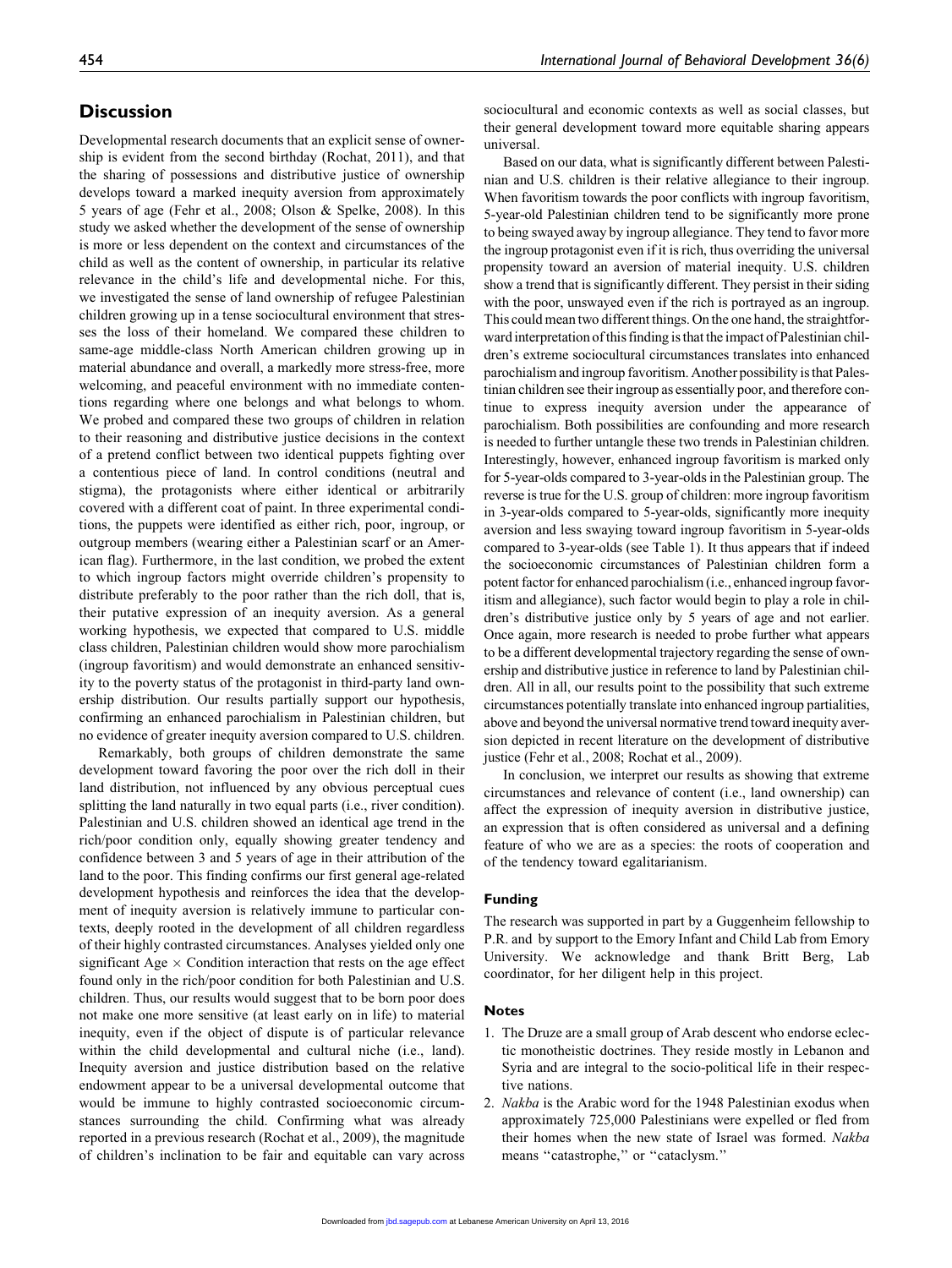3. Given that the confidence score assessed the degree of certitude of each child in her responses to the three questions, we examined various patterns of responding to be certain that the three questions tapped moral certitude rather than other aspects of decision making. Examining children who chose the ethical stance by selecting stigmatized, poor, or ingroup doll at least once, the most frequent pattern of responding (41.3%) involved taking the moral stance for all three questions. The other combinations of responding were very infrequent (i.e., choosing the moral stance for Questions 1 and 3 but not 2, choosing the moral stance for Question 2 only, and other combinations of responding). This suggests that the three questions indeed reflect the degree of moral certainty rather than other aspects of the decision-making process.

#### **References**

- Ardila-Rey, A., Killen, M., & Brenick, A. (2009). Moral reasoning in violent contexts: Displaced and non-displaced Colombian children's evaluations of moral transgressions, retaliation, and reconciliation. Social Development, 18, 181–209.
- Atalla, S. (1993). Texts of exile: Palestinians and the Promised Land. Jusur, 9, 1–19.
- Bigler, R. S., Brown, C. S., & Markell, M. (2001). When groups are not created equal: Effects of group status on the formation of intergroup attitudes in children. Child Development, 72, 1151–1162.
- Boyden, J. (2003). The moral development of child soldiers: What do adults have to fear? Peace and Conflict: Journal of Peace Psychology, 9(4), 342–362.
- Brenick, A., Killen, M., Lee-Kim, J., Fox, N., Leavitt, L., Raviv, A., Masalha, S., ... Smadi, Y. (2010). Social understanding in young Israeli-Jewish, Israeli-Palestinian, Palestinian, and Jordanian children: Moral judgments and stereotypes. Early Education and Development, 21, 886–911.
- Chaaban, J., Ghattas, H., Habib, R. R., Hanafi, S., Sahyoun, N., Salti, N., ... Naamani, N. (2010). Socio-economic survey of Palestinian refugees in Lebanon. Report published by the American University of Beirut (AUB) and the United Nations Relief and Works Agency for Palestine Refugees in the Near East (UNRWA). Beirut, Lebanon.
- Cicchetti, D., & Toth, S. L. (1995). Developmental psychopathology perspective on child abuse and neglect. Journal of the American Academy of Child and Adolescent Psychiatry, 34(5), 541–565.
- Damon, W. (1994). Fair distribution and sharing: The development of positive justice. In B. Puka (Ed.), Fundamental research in moral development (pp. 189-254). New York, NY: Garland.
- El-Bedour, S., Baker, A., & Charlesworth, W. (1997). The impact of political violence on moral reasoning in children. Child Abuse and Neglect, 21, 1053–1066.
- Faigenbaum, G. (2005). Children's economic experience: Exchange, reciprocity, and value. Buenos Aires, Argentina: LibrosEnRed.
- Fasig, L. G. (2000). Toddlers' understanding of ownership: Implications for self-concept development. Social Development, 9(3), 370–382.
- Fehr, E., Bernhard, H., & Rockenbach, B. (2008). Egalitarianism in young children. Nature, 454, 1079–1083.
- Ferguson, N., & Cairns, E. (1996). Political violence and moral maturity. Political Psychology, 17(4), 713–725.
- Garmezy, N. (1991). Resilience in children's adaptation to negative life events and stressed environments. Pediatrics, 20, 459–466.
- Habashi, J. (2009). Palestinian children crafting national identity. Journal of Mixed Methods Research, 3, 42–64.
- Haun, D. B. M., & Tomasello, M. (2011). Conformity to peer pressure in preschool children. Child Development, 82(6), 1759–1767.
- Hinde, R. A. (1970). Animal behavior. New York, NY: McGraw-Hill.
- Killen, M., & Rutland, A. (2011). Children and social exclusion: Morality, prejudice, and group identity. New York, NY: Wiley/ Blackwell.
- Kohlberg, L. (1981). Essays on moral development. San Francisco, CA: Harper & Row.
- McCrink, K., Bloom, P., & Santos, L. R. (2009). Children's and adults' judgments of equitable resource distributions. Developmental Science, 13, 37–45.
- Nesdale, D., & Flesser, D. (2001). Social identity and the development of children's group attitudes. Child Development, 72, 506–517.
- Olson, K. R., & Spelke, E. S. (2008). Foundations of cooperation in young children. Cognition, 108, 222–231.
- Peteet, J. (2005). Landscape of hope and despair: Palestinian refugee camps. Philadelphia: University of Pennsylvania Press.
- Piaget, J. (1932). The moral judgment of the child. London, UK: Routledge & Kegan Paul.
- Pilgrim, C., & Rueda-Riedle, A. (2002). The importance of social context in cross-cultural comparisons: First graders in Colombia and the United States. The Journal of Genetic Psychology, 163(3), 283–295.
- Rao, N., & Stewart, S. M. (1999). Cultural influences on sharer and recipient behavior: Sharing in Chinese and Indian preschool children. Journal of Cross-Cultural Psychology, 30, 219–241.
- Rochat, P. (2011). Possession and morality in early development. New Directions in Child and Adolescent Development, 132, 45–53.
- Rochat, P., Dias, M. D. G., Guo, L., Broesch, T., Passos-Ferreira, C., Winning, A., & Berg, B. (2009). Fairness in distributive justice by 3- and 5-year-olds across 7 cultures. Journal of Cross-Cultural Psychology, 40(3), 416–442.
- Sayigh, R. (1993). Too many enemies. London, UK: Zed Books.
- Snarey, J. (1985). Cross-cultural universality of social-moral development: A critical review of Kohlbergian research. Psychological Bulletin, 97, 202–232.
- Stewart, S. M., & McBride-Chang, C. (2000). Children's altruism in a multicultural context. Journal of Cross-Cultural Psychology, 31, 333–348.
- Tomasello, M. (1998). One child's early talk about possession. In J. Newman (Ed.), The linguistics of giving (pp. 134–167). Amsterdam, the Netherlands: John Benjamins.
- Turiel, E. (2010). The development of morality: Reasoning, emotions, and resistance. In R. Lerner, M. Lamb, A. Freund & W. Overton (Eds.), The handbook of life-span development: Cognition, biology, and methods (pp. 554–583). Hoboken, NJ: John Wiley & Sons.
- United Nations Relief and Works Agency for Palestine Refugees in the Near East (UNRWA). (2011). Burj Barajneh. Retrieved from http:// www.unrwa.org/etemplate.php?id=134
- Wainryb, C. (1995). Reasoning about social conflicts in different cultures: Druze and Jewish children in Israel. Child Development, 66, 390–401.
- Winnicott, D. W. (1982). Playing and reality. London, UK: Tavistock.

## Appendix

#### Condition 1: Neutral

This doll lives in this house. He has a big family. He has five kids. This doll lives in this house. He has a big family and has five kids